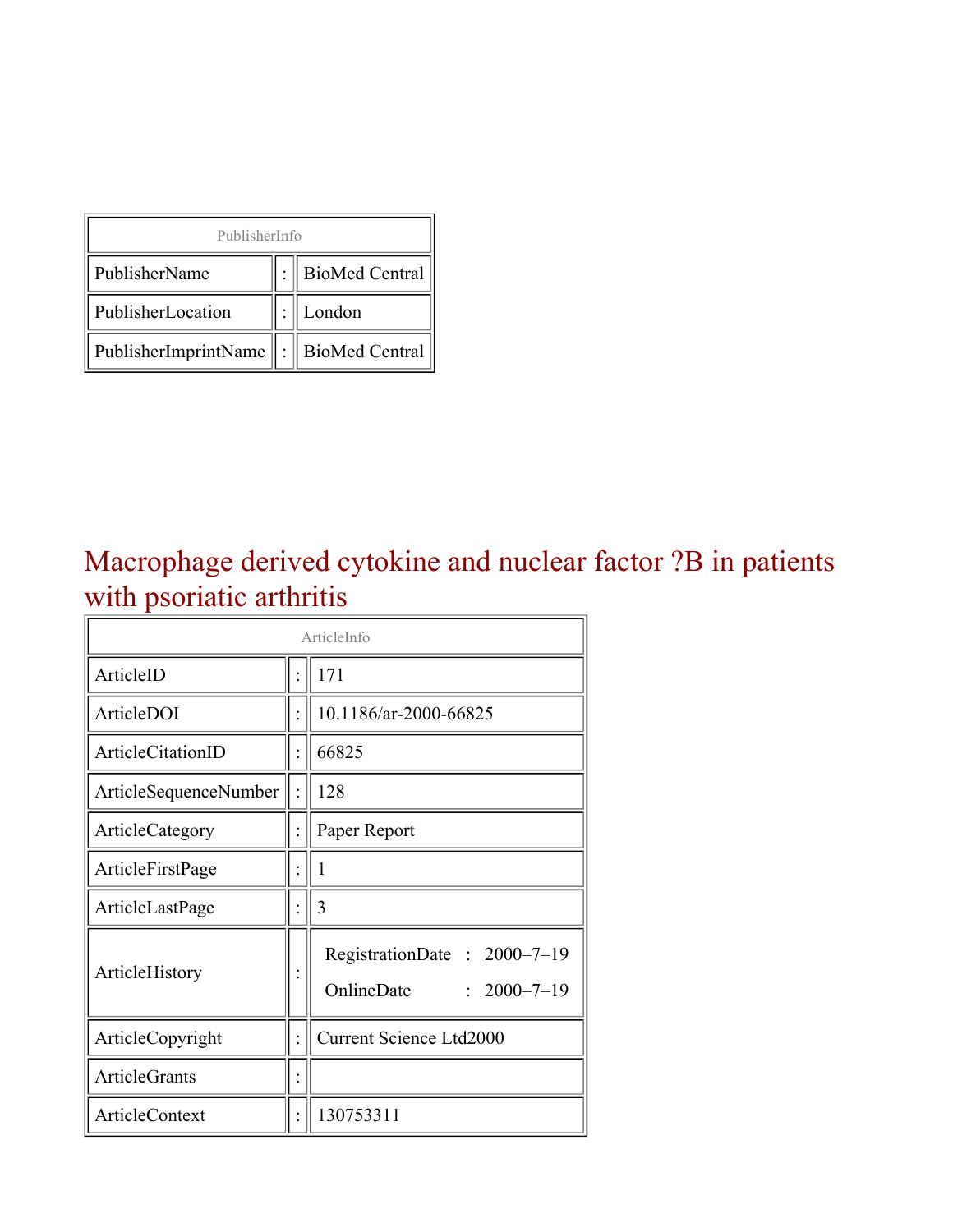Aff1 St Vincent's University Hospital, Dublin

#### <span id="page-1-0"></span>Keywords

Monocyte derived cytokines, psoriatic arthritis, synovial memebrane

## Context

The expression of monocyte-derived cytokines and the transcription factor nuclear factor-?B (NF-?B) has not previously been analysed in SM or skin samples derived from patients with PsA. The elucidation of the cytokine pathways involved in PsA may have therapeutic implications. To analyse the expression of monocyte-derived cytokines in SM and skin of patients with PsA compared to SM from patients with rheumatoid arthritis (RA).

## Significant findings

While there was no difference in sublining cellular infiltration, lining layer thickness and  $CD68<sup>+</sup>$ macrophage infiltration were reduced in PsA patients. SM staining for tumour necrosis factor-a, interleukin (IL)-1a, IL-1?, IL-15 and IL-10 was predominately localised to the lining layer and perivascular macrophages. In general, expression of these cytokines was reduced in PsA patients as compared to RA patients and this was thought likely to relate to the lower macrophage numbers. No data on serial sections or from double staining, however, were presented. In keeping with reduced cytokine expression, the expression of NF-?B was lower in PsA than in RA sublining. Finally, while a similar pattern of cytokine staining was noted in the skin, perilesional dermis was noted to have higher levels of IL-15 and increased marked basal keratinocyte staining of IL-10 was observed in perilesional as compared to lesional skin.

### **Comments**

There are several limitations of this study. First is the long duration of disease and the selection for very severe cases of psoriatic arthritis (PsA) based on the 80% of patients with erosive change. This may